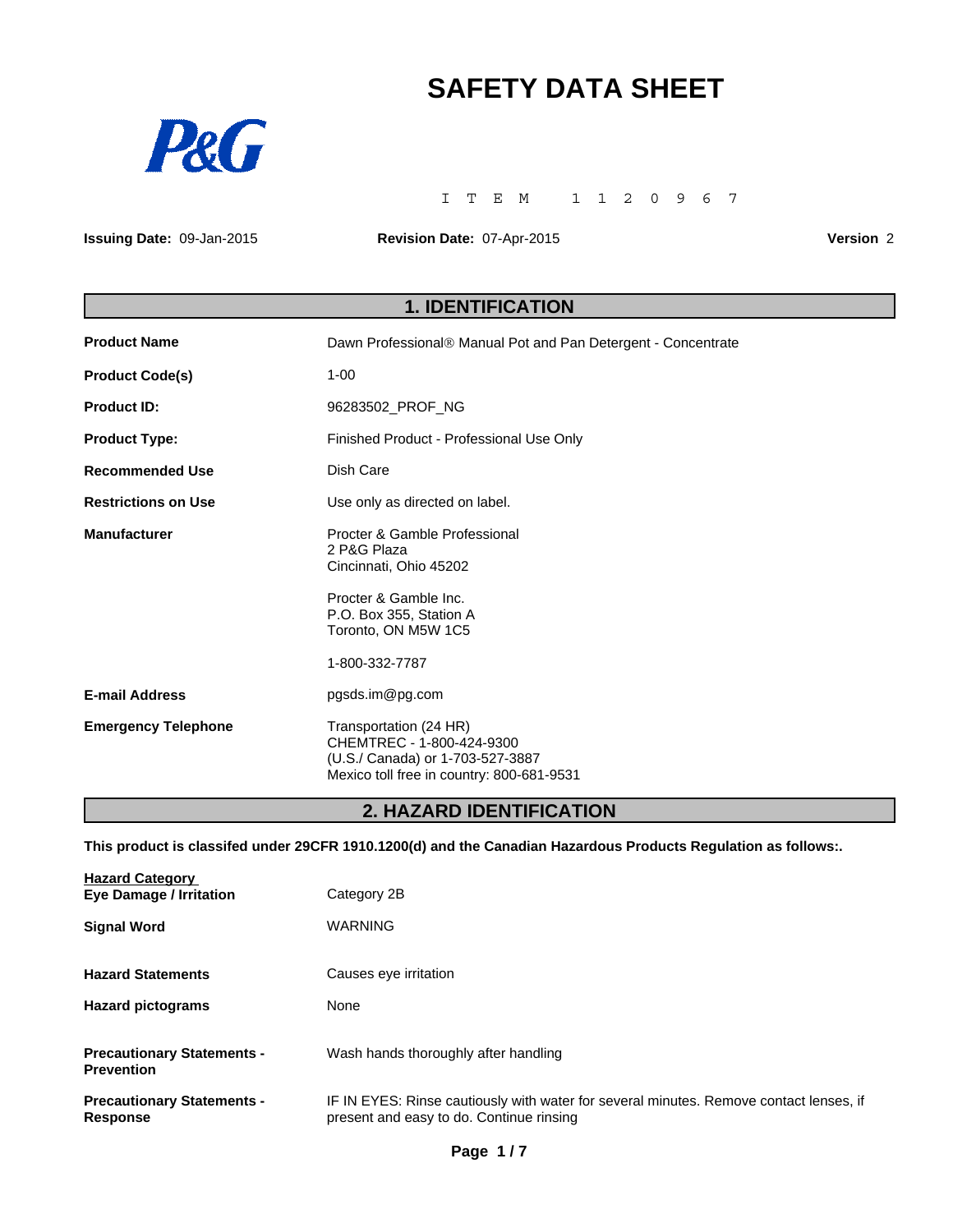**96283502\_PROF\_NG** - **Dawn ProfessionalÒ Manual Pot and Pan Detergent - Concentrate**

|                                                      | If eye irritation persists: Get medical advice/attention<br>IF SWALLOWED:<br>Drink 1 or 2 glasses of water |
|------------------------------------------------------|------------------------------------------------------------------------------------------------------------|
| <b>Precautionary Statements -</b><br><b>Storage</b>  | None                                                                                                       |
| <b>Precautionary Statements -</b><br><b>Disposal</b> | None                                                                                                       |
| Hazards not otherwise classified<br>(HNOC)           | None                                                                                                       |

# **3. COMPOSITION/INFORMATION ON INGREDIENTS**

#### **Ingredients are listed according to 29CFR 1910.1200 Appendix D and the Canadian Hazardous Products Regulation**

| <b>Chemical Name</b>                                                                          | <b>Synonyms</b> | <b>Trade Secret</b> | <b>CAS-No</b> | Weight %  |
|-----------------------------------------------------------------------------------------------|-----------------|---------------------|---------------|-----------|
| Sulfuric acid, mono-C10-16-alkyl<br>esters, sodium salts                                      |                 | No                  | 68585-47-7    | $10 - 15$ |
| Amine oxides, C10-16-alkyldimethyl                                                            |                 | <b>No</b>           | 70592-80-2    | $1 - 5$   |
| Poly(oxy-1,2-ethanediyl),<br>alpha-sulfo-omega-hydroxy-,<br>C10-16-alkyl ethers, sodium salts |                 | <b>No</b>           | 68585-34-2    | $1 - 5$   |
| Ethanol                                                                                       | -               | No                  | 64-17-5       | $1 - 5$   |

# **4. FIRST AID MEASURES**

#### **First aid measures for different exposure routes**

| Eye contact                                           | Rinse with plenty of water. Get medical attention immediately if irritation persists.                          |
|-------------------------------------------------------|----------------------------------------------------------------------------------------------------------------|
| <b>Skin contact</b>                                   | Rinse with plenty of water. Get medical attention if irritation develops and persists.                         |
| <b>Ingestion</b>                                      | Drink 1 or 2 glasses of water. Do NOT induce vomiting. Get medical attention immediately if<br>symptoms occur. |
| <b>Inhalation</b>                                     | Move to fresh air. If symptoms persist, call a physician.                                                      |
| Most important symptoms/effects,<br>acute and delayed | None under normal use conditions.                                                                              |
|                                                       |                                                                                                                |

#### **Indication of immediate medical attention and special treatment needed, if necessary**

**Notes to Physician** Treat symptomatically.

# **5. FIRE-FIGHTING MEASURES**

| Suitable extinguishing media                      | Dry chemical, CO <sub>2</sub> , alcohol-resistant foam or water spray.                                                                    |
|---------------------------------------------------|-------------------------------------------------------------------------------------------------------------------------------------------|
| Unsuitable Extinguishing Media                    | None.                                                                                                                                     |
| <b>Special hazard</b>                             | None known.                                                                                                                               |
| Special protective equipment for<br>fire-fighters | As in any fire, wear self-contained breathing apparatus pressure-demand, MSHA/NIOSH<br>(approved or equivalent) and full protective gear. |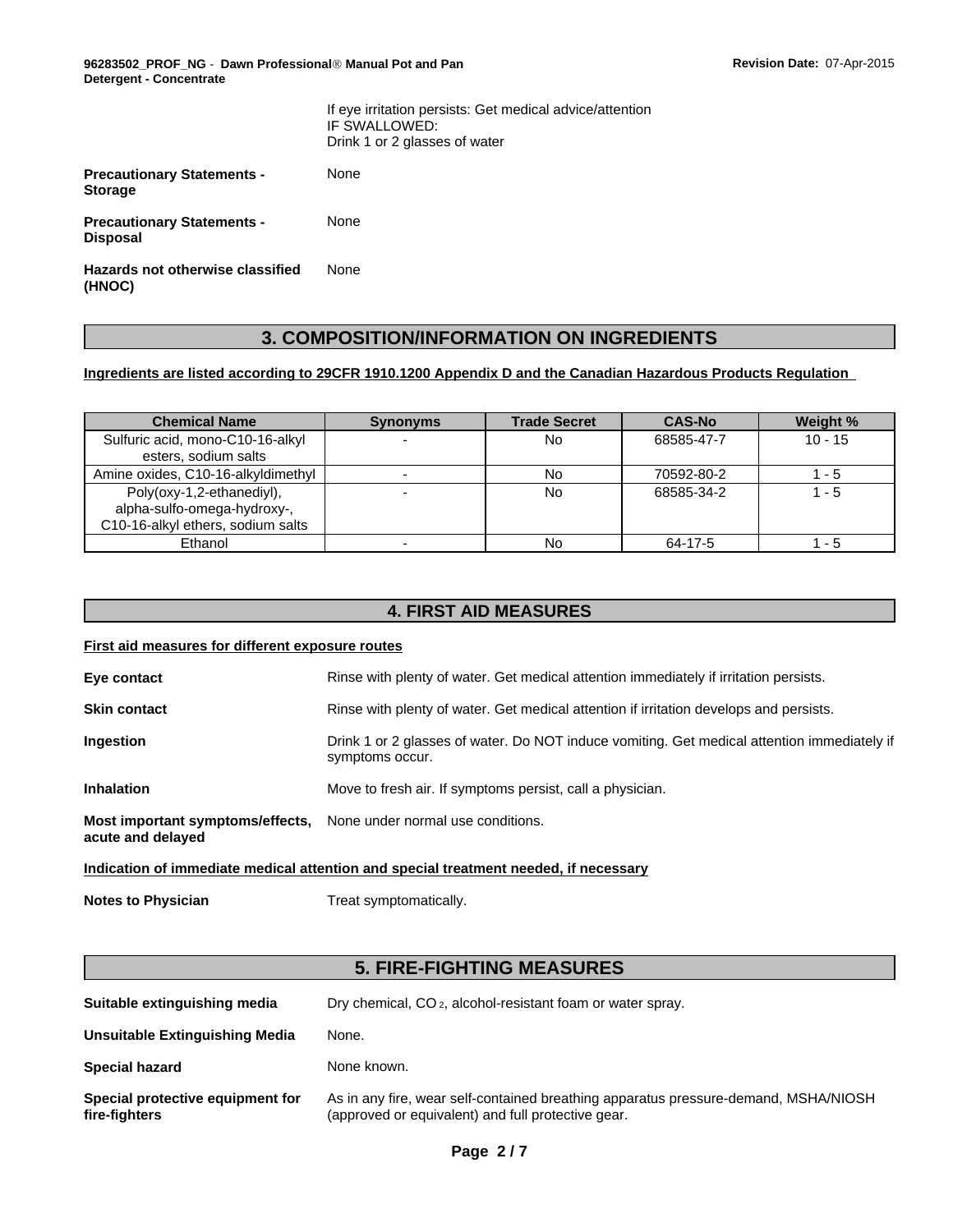**Specific hazards arising from the chemical** None.

|                                                              | <b>6. ACCIDENTAL RELEASE MEASURES</b>                                                                                                                                                                                                 |  |
|--------------------------------------------------------------|---------------------------------------------------------------------------------------------------------------------------------------------------------------------------------------------------------------------------------------|--|
|                                                              | Personal precautions, protective equipment and emergency procedures                                                                                                                                                                   |  |
| <b>Personal precautions</b>                                  | Use personal protective equipment. Do not get in eyes, on skin, or on clothing.                                                                                                                                                       |  |
| Advice for emergency responders                              | Use personal protective equipment as required.                                                                                                                                                                                        |  |
| Methods and materials for containment and cleaning up        |                                                                                                                                                                                                                                       |  |
| <b>Methods for containment</b>                               | Absorb with earth, sand or other non-combustible material and transfer to containers for<br>later disposal.                                                                                                                           |  |
| Methods for cleaning up                                      | Contain spillage, and then collect with non-combustible absorbent material, (e.g. sand,<br>earth, diatomaceous earth, vermiculite) and place in container for disposal according to<br>local / national regulations (see section 13). |  |
|                                                              | 7. HANDLING AND STORAGE                                                                                                                                                                                                               |  |
| <b>Precautions for safe handling</b>                         |                                                                                                                                                                                                                                       |  |
| Advice on safe handling                                      | Use personal protective equipment as required. Keep container closed when not in use.<br>Never return spills in original containers for re-use. Keep out of the reach of children.                                                    |  |
| Conditions for safe storage, including any incompatibilities |                                                                                                                                                                                                                                       |  |
| <b>Storage Conditions</b>                                    | Keep containers tightly closed in a dry, cool and well-ventilated place.                                                                                                                                                              |  |
| Incompatible products                                        | None known.                                                                                                                                                                                                                           |  |
|                                                              | 8. EXPOSURE CONTROLS/PERSONAL PROTECTION                                                                                                                                                                                              |  |

#### **Control parameters**

#### **Exposure Guidelines** .

| <b>Chemical Name</b> | <b>CAS-No</b> | <b>ACGIH TLV</b> | <b>OSHA PEL</b>            | <b>Mexico PEL</b>                  |
|----------------------|---------------|------------------|----------------------------|------------------------------------|
| Ethanol              | 64-17-5       | STEL: 1000 ppm   | TWA: 1000 ppm              | Mexico: TWA 1000 ppm               |
|                      |               |                  | TWA: $1900 \text{ mg/m}^3$ | Mexico: TWA 1900 mg/m <sup>3</sup> |
|                      |               |                  | (vacated) TWA: 1000 ppm    |                                    |
|                      |               |                  | (vacated) TWA: 1900        |                                    |
|                      |               |                  | ma/m <sup>3</sup>          |                                    |

| <b>Chemical Name</b> | <b>CAS-No</b> | <b>Alberta</b>                 | Quebec                      | <b>Ontario TWAEV</b> | <b>British Columbia</b> |
|----------------------|---------------|--------------------------------|-----------------------------|----------------------|-------------------------|
| Ethanol              | 64-17-5       | TWA: 1000 ppm                  | TWA: 1000 ppm               | STEL:<br>1000 ppm    | STEL: 1000 ppm          |
|                      |               | 1880 ma/m <sup>3</sup><br>TWA: | TWA: 1880 mg/m <sup>3</sup> |                      |                         |

No relevant exposure guidelines for other ingredients

#### **Exposure controls**

### **Engineering Measures Distribution, Workplace and Household Settings:**

Ensure adequate ventilation

**Product Manufacturing Plant (needed at Product-Producing Plant ONLY):** Where reasonably practicable this should be achieved by the use of local exhaust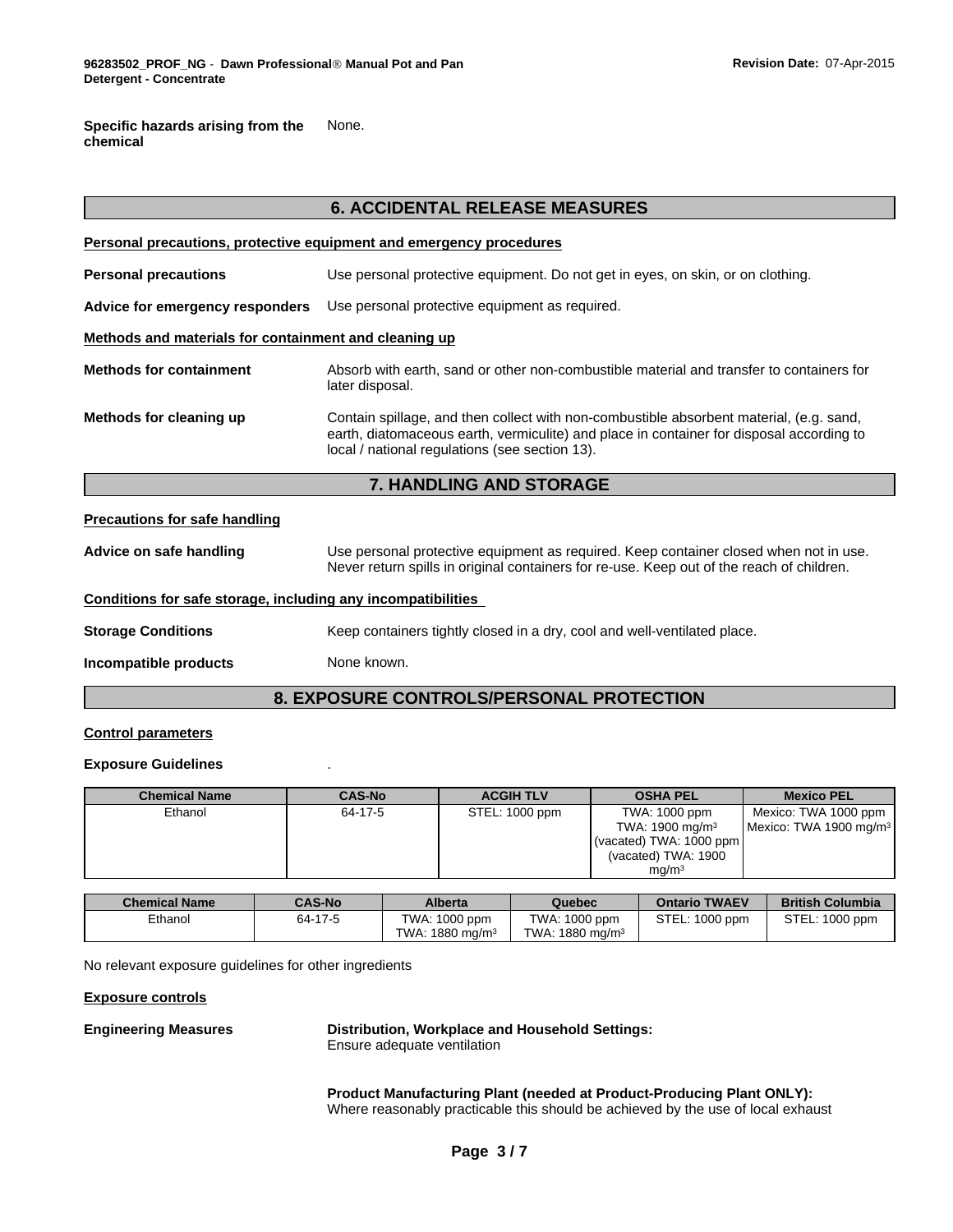|                                      | ventilation and good general extraction                                                                           |
|--------------------------------------|-------------------------------------------------------------------------------------------------------------------|
| <b>Personal Protective Equipment</b> |                                                                                                                   |
| <b>Eye Protection</b>                | Distribution, Workplace and Household Settings:<br>No special protective equipment required                       |
|                                      | <b>Product Manufacturing Plant (needed at Product-Producing Plant ONLY):</b><br>Use appropriate eye protection    |
| <b>Hand Protection</b>               | Distribution, Workplace and Household Settings:<br>No special protective equipment required                       |
|                                      | <b>Product Manufacturing Plant (needed at Product-Producing Plant ONLY):</b><br>Protective gloves                 |
| <b>Skin and Body Protection</b>      | Distribution, Workplace and Household Settings:<br>No special protective equipment required                       |
|                                      | <b>Product Manufacturing Plant (needed at Product-Producing Plant ONLY):</b><br>Wear suitable protective clothing |
| <b>Respiratory Protection</b>        | Distribution, Workplace and Household Settings:<br>No special protective equipment required                       |

**Product Manufacturing Plant (needed at Product-Producing Plant ONLY):** In case of insufficient ventilation wear suitable respiratory equipment

| Physical State @20°C<br>Appearance<br>Odor<br><b>Odor threshold</b> | liquid<br>blue<br>Scented<br>No information available |                                                                                   |
|---------------------------------------------------------------------|-------------------------------------------------------|-----------------------------------------------------------------------------------|
| <b>Property</b>                                                     | Values                                                | Note                                                                              |
| pH value                                                            | $8.7 - 9.3$                                           |                                                                                   |
| <b>Melting/freezing point</b>                                       | No information available                              |                                                                                   |
| <b>Boiling point/boiling range</b>                                  | No information available                              |                                                                                   |
| <b>Flash point</b>                                                  | 46.1 - 57 °C / 115 - 135 °F                           | Product is an aqueous solution containing <=<br>24% alcohol and> 50% water        |
| <b>Evaporation rate</b>                                             | No information available                              |                                                                                   |
| <b>Flammability (solid, gas)</b>                                    | No information available                              |                                                                                   |
| <b>Flammability Limits in Air</b>                                   |                                                       |                                                                                   |
| <b>Upper flammability limit</b>                                     | No information available                              |                                                                                   |
| <b>Lower Flammability Limit</b>                                     | No information available                              |                                                                                   |
| Vapor pressure                                                      | No information available                              |                                                                                   |
| Vapor density                                                       | No information available                              |                                                                                   |
| <b>Relative density</b>                                             | 1.00                                                  |                                                                                   |
| <b>Water solubility</b>                                             | 100%                                                  |                                                                                   |
| Solubility in other solvents                                        | No information available                              |                                                                                   |
| Partition coefficient: n-octanol/waterNo information available      |                                                       |                                                                                   |
| <b>Autoignition temperature</b>                                     | No information available                              |                                                                                   |
| <b>Decomposition temperature</b>                                    | No information available                              |                                                                                   |
| <b>Viscosity of Product</b>                                         | No information available                              |                                                                                   |
| <b>VOC Content (%)</b>                                              | products.                                             | Products comply with US state and federal regulations for VOC content in consumer |

# **9. PHYSICAL AND CHEMICAL PROPERTIES**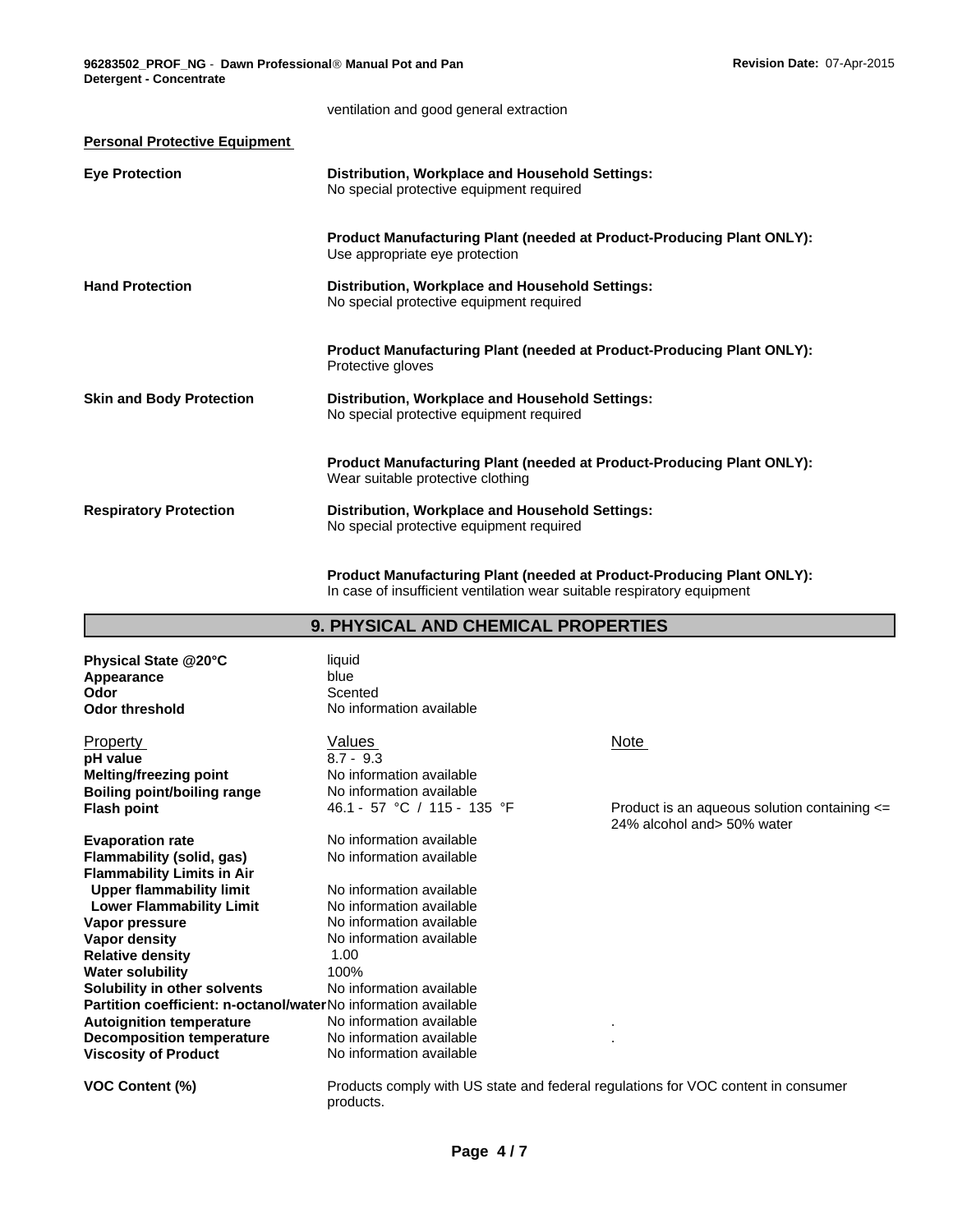#### **10. STABILITY AND REACTIVITY**

| <b>Reactivity</b>          | None under normal use conditions.        |
|----------------------------|------------------------------------------|
| <b>Stability</b>           | Stable under normal conditions.          |
| Hazardous polymerization   | Hazardous polymerization does not occur. |
| <b>Hazardous Reactions</b> | None under normal processing.            |
| <b>Conditions to Avoid</b> | None under normal processing.            |
| <b>Materials to avoid</b>  | None in particular.                      |

**Hazardous Decomposition Products** None under normal use.

### **11. TOXICOLOGICAL INFORMATION**

#### **Product Information Information on likely routes of exposure**

| <b>Inhalation</b>   | No known effect.    |
|---------------------|---------------------|
| <b>Skin contact</b> | No known effect.    |
| Ingestion           | No known effect.    |
| Eye contact         | Irritating to eyes. |

#### **Delayed and immediate effects as well as chronic effects from short and long-term exposure**

| <b>Acute toxicity</b>             | No known effect.    |
|-----------------------------------|---------------------|
| <b>Skin corrosion/irritation</b>  | No known effect.    |
| Serious eye damage/eye irritation | Irritating to eyes. |
| <b>Skin sensitization</b>         | No known effect.    |
| <b>Respiratory sensitization</b>  | No known effect.    |
| Germ cell mutagenicity            | No known effect.    |
| <b>Neurological Effects</b>       | No known effect.    |
| <b>Reproductive toxicity</b>      | No known effect.    |
| <b>Developmental toxicity</b>     | No known effect.    |
| <b>Teratogenicity</b>             | No known effect.    |
| <b>STOT - single exposure</b>     | No known effect.    |
| <b>STOT - repeated exposure</b>   | No known effect.    |
| <b>Target Organ Effects</b>       | No known effect.    |
| <b>Aspiration hazard</b>          | No known effect.    |
| Carcinogenicity                   | No known effect.    |

#### **Component Information**

| <b>Chemical Name</b>               | <b>CAS-No</b> | LD50 Oral           | LD50 Dermal | LC50 Inhalation |
|------------------------------------|---------------|---------------------|-------------|-----------------|
| Amine oxides, C10-16-alkyldimethyl | 70592-80-2    | 1330.00 mg/kg (rat) |             |                 |
| Poly(oxy-1,2-ethanediyl),          | 68585-34-2    | >2001 mg/kg         |             |                 |
| alpha-sulfo-omega-hydroxy-,        |               |                     |             |                 |
| C10-16-alkyl ethers, sodium salts  |               |                     |             |                 |

# **12. ECOLOGICAL INFORMATION**

#### **Ecotoxicity**

The product is not expected to be hazardous to the environment.

| Persistence and degradability    | No information available. |
|----------------------------------|---------------------------|
| <b>Bioaccumulative potential</b> | No information available. |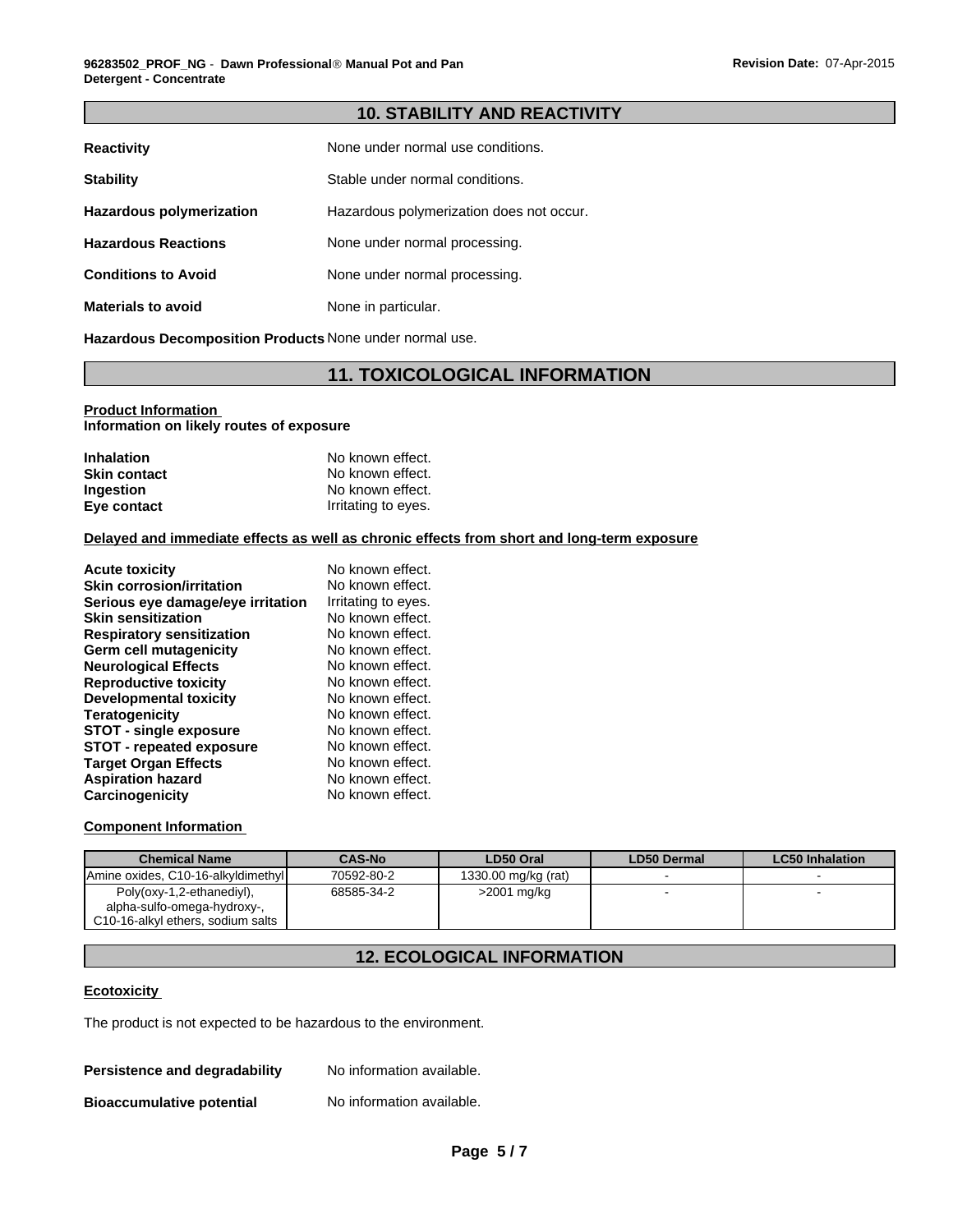**96283502\_PROF\_NG** - **Dawn ProfessionalÒ Manual Pot and Pan Detergent - Concentrate**

| <b>Mobility</b> | No information available. |
|-----------------|---------------------------|
|                 |                           |

**Other adverse effects** No information available.

#### **13. DISPOSAL CONSIDERATIONS**

#### **Waste treatment**

| Waste from Residues / Unused<br><b>Products</b>                        | Disposal should be in accordance with applicable regional, national and local laws and<br>regulations. |
|------------------------------------------------------------------------|--------------------------------------------------------------------------------------------------------|
| Contaminated packaging                                                 | Disposal should be in accordance with applicable regional, national and local laws and<br>regulations. |
| <b>California Hazardous Waste Codes</b> 331<br>(non-household setting) |                                                                                                        |

#### **14. TRANSPORT INFORMATION**

| <u>DOT</u>  | Not regulated |
|-------------|---------------|
| <b>IMDG</b> | Not regulated |
| <b>IATA</b> | Not regulated |

# **15. REGULATORY INFORMATION**

#### **U.S. Federal Regulations**

#### **SARA 313**

Section 313 of Title III of the Superfund Amendments and Reauthorization Act of 1986 (SARA). This product does not contain any chemicals which are subject to the reporting requirements of the Act and Title 40 of the Code of Federal Regulations, Part 372

#### **CERCLA**

This material, as supplied, contains one or more substances regulated as a hazardous substance under the Comprehensive Environmental Response Compensation and Liability Act (CERCLA) (40 CFR 302):

| <b>Chemical Name</b> | <b>CAS-No</b> | <b>Hazardous</b><br><b>Substances RQs</b> | Extremely Hazardous  <br><b>Substances RQs</b> | <b>CERCLA/SARA 302</b><br><b>TPQ</b> |
|----------------------|---------------|-------------------------------------------|------------------------------------------------|--------------------------------------|
| Sodium hvdroxide     | 1310-73-2     | 1000 lb                                   |                                                |                                      |

#### **Clean Air Act, Section 112 Hazardous Air Pollutants (HAPs) (see 40 CFR 61)**

This product contains the following substance(s) which are either listed as hazardous air pollutants (HAPS) or VOC's per the Clean Air Act:

| <b>Chemical Name</b> | <b>CAS-No</b> | CAA (Clean Air Act) - 1990<br><b>Hazardous Air Pollutants</b> |
|----------------------|---------------|---------------------------------------------------------------|
| Phenoxvethanol       | 22-99-6       |                                                               |

#### **Clean Water Act**

This product contains the following substances which are regulated pollutants pursuant to the Clean Water Act (40 CFR 122.21 and 40 CFR 122.42):

| <b>Chemical Name</b> | <b>CAS-No</b> | <b>CWA - Reportable</b><br>Quantities | <b>CWA - Toxic</b><br>Pollutants | <b>CWA - Priority</b><br><b>Pollutants</b> | <b>CWA - Hazardous</b><br><b>Substances</b> |
|----------------------|---------------|---------------------------------------|----------------------------------|--------------------------------------------|---------------------------------------------|
| 3odium<br>hvdroxide  | 1310-73-2     | 1000 lb                               |                                  |                                            |                                             |

#### **California Proposition 65**

This product is not subject to warning labeling under California Proposition 65.